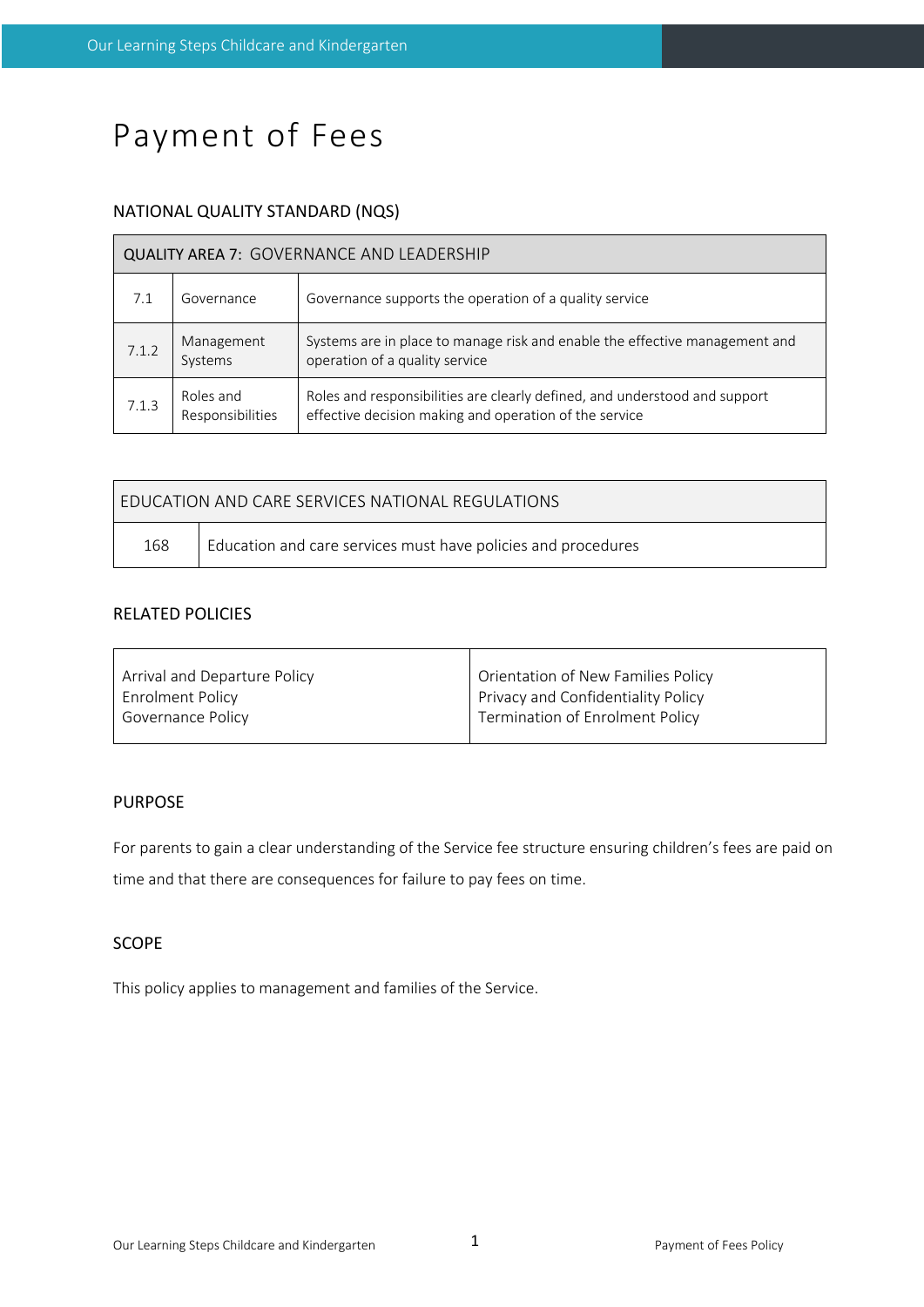#### IMPLEMENTATION

The fee structure of the Service includes:

#### Enrolment Fee & Bond Payment

• An enrolment fee equivalent to two weeks fees may be charged upon confirmation of enrolment. This fee must be paid prior to commencement at the Service.

#### General Fees

- Fees are charged daily and vary depending on the Child Care Subsidy (which replaced the Child Care Benefit and Child Care Rebate in 2018). The Child Care Subsidy will be paid directly to the Service.
- Basic requirements that must be satisfied for an individual to be eligible to receive Child Care Subsidy for a child include:
	- 1. The age of the child (must be 13 years or under and not attending secondary school),
	- 2. The child meeting immunisation requirements,
	- 3. The individual, or their partners, meeting the residency requirements.
- Families level of Child Care Subsidy will be determined by:
	- 1. Combined family income,
	- 2. Activity level of parents,
	- 3. Type of child care Service.
- Fees must be kept to the week of, or in advance of a child's attendance.
- Fees are to be paid weekly, fortnightly, 4 weekly or monthly through a direct debit system. If families wish to pay fees on a weekly basis, it is a requirement that the family pay in advance and are not in arrears. Where families pay on a fortnightly, 4 weekly or monthly basis, fees will be charged two weeks in advance
- Fees are payable in advance for every day that a child is enrolled at the Service. This includes pupil free days, sick days, and family holidays but excludes periods when the Service is closed.
- Fees are charged at full days only (regardless of the actual attendance hours on any day).
- Casual days may be offered to families if available within the Service's license.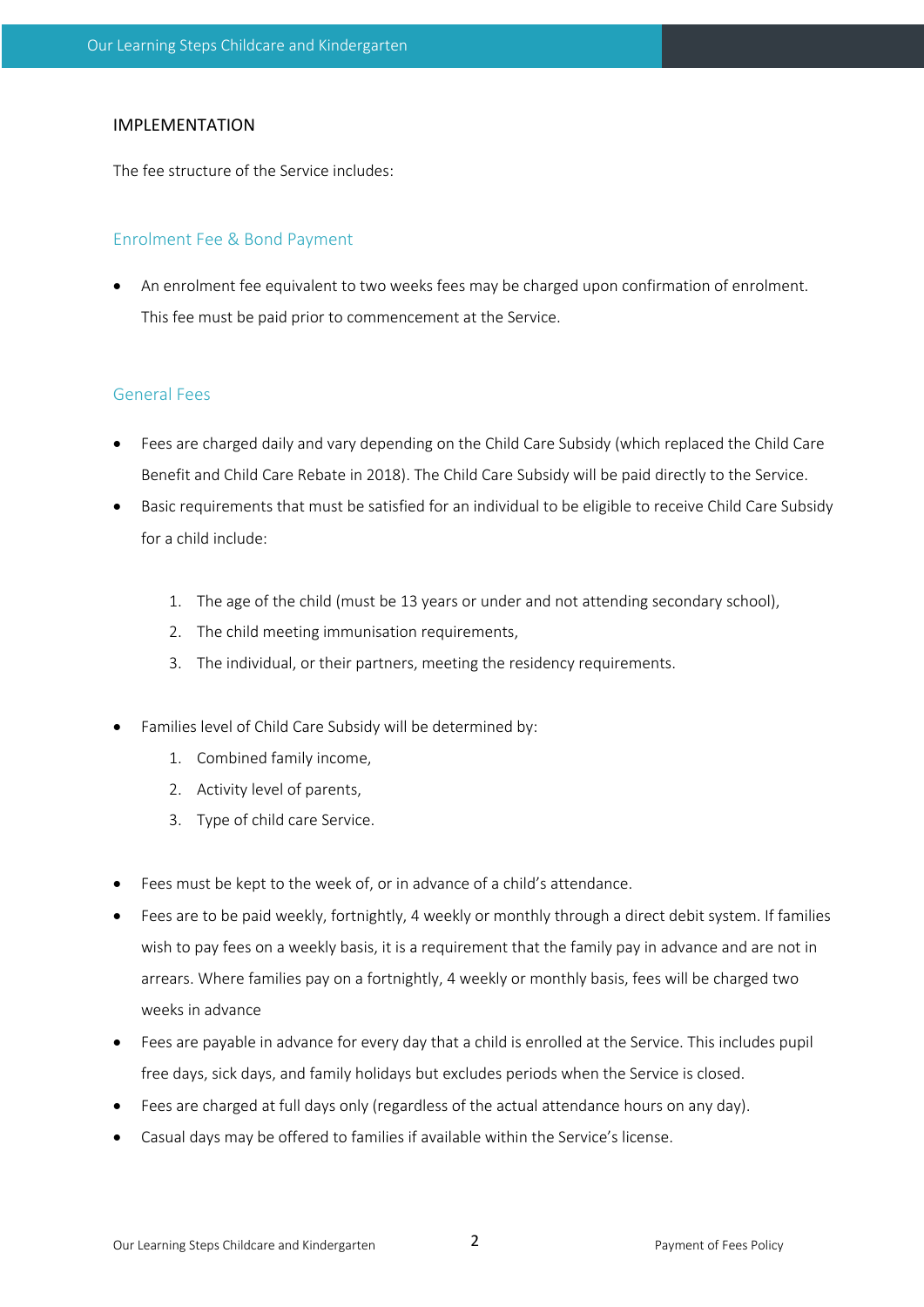### Payment of fees

- Fees are set up using the Service's direct debit system.
- Families will be issued with a fee statement on a weekly basis in accordance with the fee payment and Regulatory requirements.
- A dishonour fee will apply for direct debit transactions where there are insufficient funds to cover the fees.
- Fees are charged to families regardless of attendance at service. Families of children are liable for fees even in absence, quarantine or exclusion for any reason on the child's enrolled days at the service.

#### Financial Difficulties

• If a family is experiencing financial difficulties, a suitable payment plan may be arranged with authorisation of the approved provider.

#### Failure to Pay

• If a family fails to pay the required fees on time, a reminder letter will be issued after one week and then again after two weeks if the fees are still outstanding. A child's position will be terminated if payment has not been made after three weeks, for which the family will receive a final letter terminating the child's position. At this time the Service will initiate its debt collection process, following privacy and conditional requirements.

#### Late Fees

- Our Service is not licensed or insured to have children on the premises after hours. This is a breach in the Education and Care Regulations.
- It is unacceptable to pick children up late from the Service. A late fee will apply where children are not picked up prior to closing time. Currently, a fee of \$50, and then an additional \$50 per 15minutes block or part thereof will be incurred by the family. (two minutes in to fifteen minutes will be charged at \$50, using time child is signed out electronically on our systems)
- A review of the child's enrolment will occur where families are consistently late with fee payment.

#### Change of Fees

• Fees are subject to change at any time provided written notice is given to all families.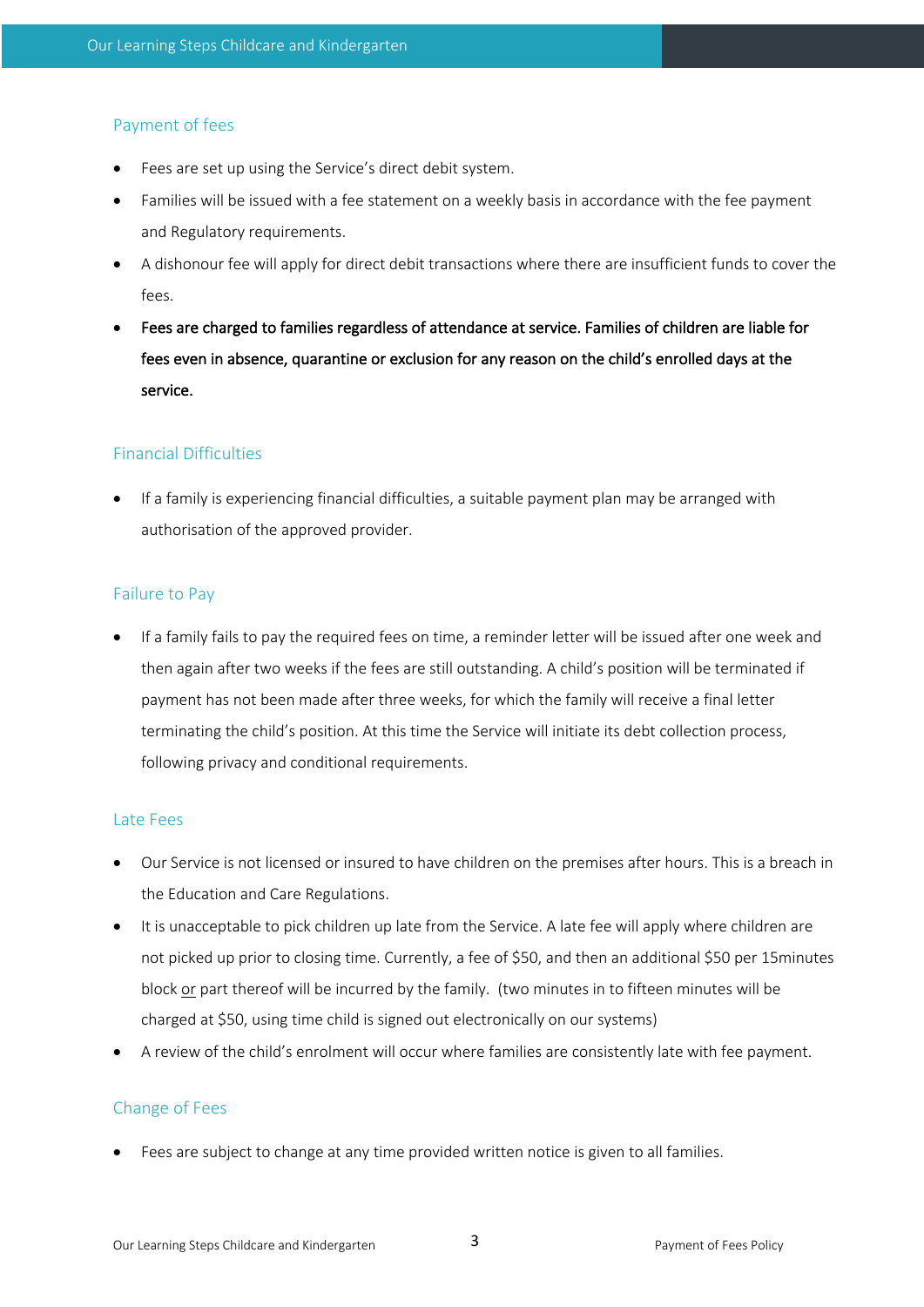# Termination of Enrolment

- Parents are to provide four weeks written notice of their intention to withdraw a child from the centre.
- If termination from the Service is required without notification, families can lose their Child Care Subsidy, resulting in the payment of requirement for full fees to be charged.

# Responsibility of Management

- The Nominated Supervisor is responsible for the billing and chasing of fees.
- Should families wish to discuss fees, they will need to see the Nominated Supervisor.

#### Source

Kearns, K. (2017). *The Business of Childcare* (4<sup>th</sup> Ed.). Guide to the National Quality Standard. (2017).

Revised National Quality Standard. (2018).

#### REVIEW

| <b>POLICY REVIEWED</b> | March 2019                                                                                                                                                                                                                                                                                                                                                                                      | NEXT REVIEW DATE | March 2020 |  |
|------------------------|-------------------------------------------------------------------------------------------------------------------------------------------------------------------------------------------------------------------------------------------------------------------------------------------------------------------------------------------------------------------------------------------------|------------------|------------|--|
| <b>MODIFICATIONS</b>   | Inserted page breaks for appendices.<br>$\overline{\phantom{a}}$<br>Grammar, punctuation and spelling edited.<br>Sources/references alphabetised.<br>Minor formatting for consistency throughout policy.<br>'Related policies' alphabetised.                                                                                                                                                    |                  |            |  |
| May 2018               | Changes made to comply with Regulations and changes to Child Care<br>Subsidy<br><b>DELETE FROM LAST PAGE:</b> If a child does not attend the service on their<br>last night, this will result in cessation of care in accordance with<br>Centrelink. Centrelink will forfeit your Child Care Benefit and Child Care<br>Rebate and families will be required to pay the full fee to the service. |                  |            |  |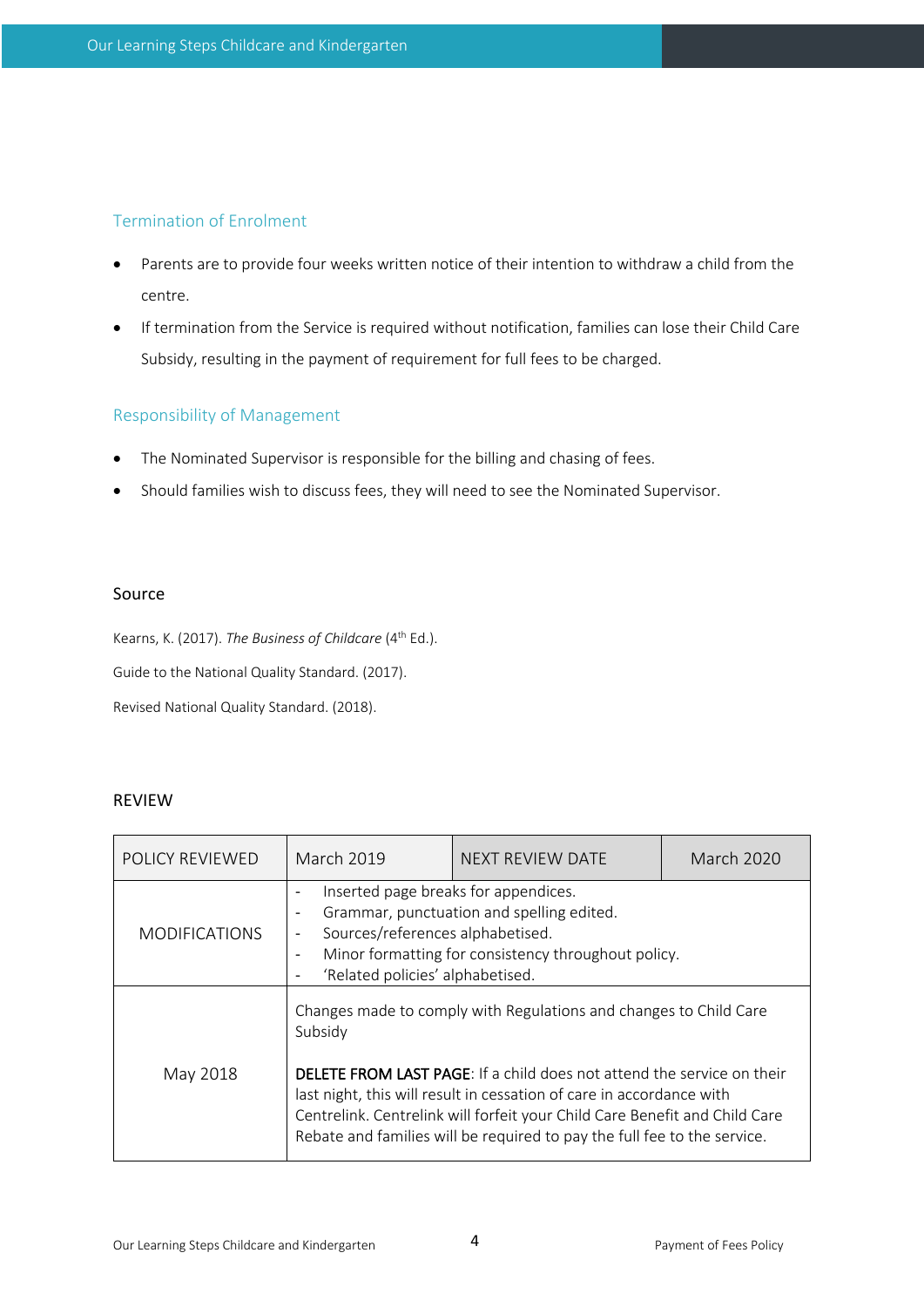| POLICY REVIEWED   | PREVIOUS MODIFICATIONS                                                                                                                  | <b>NEXT REVIEW DATE</b> |
|-------------------|-----------------------------------------------------------------------------------------------------------------------------------------|-------------------------|
| October 2017      | Updated references to comply with the<br>revised National Quality Standard                                                              | <b>March 2018</b>       |
| <b>March 2017</b> | Minor changes made to ensure compliance<br>with regulations and government<br>requirements.                                             | <b>March 2018</b>       |
| <b>March 2020</b> | Changes to policy wording to state fees are<br>to be paid for each enrolled day for a child<br>regardless of attendance at the service. | <b>March 2021</b>       |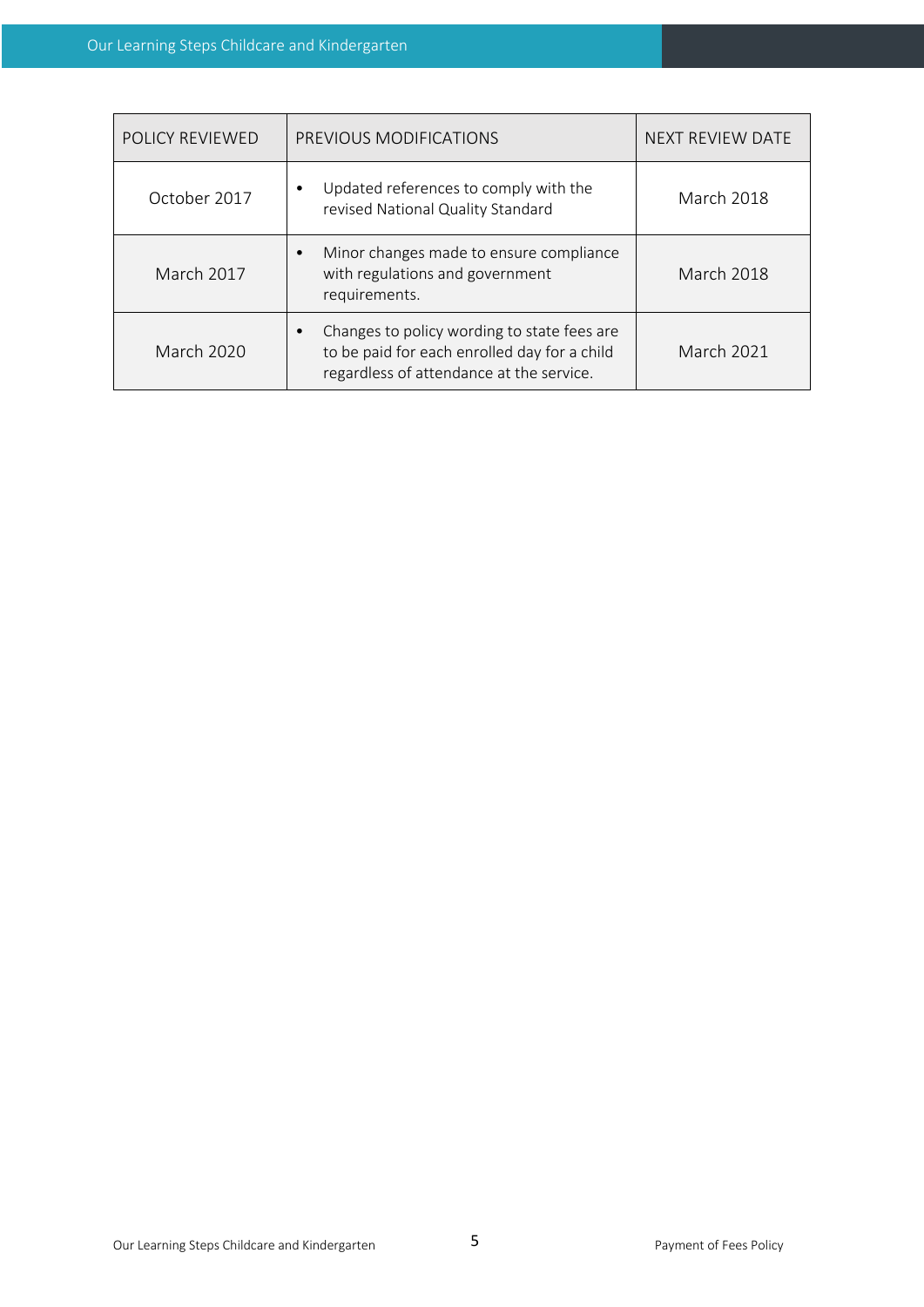# Outstanding Fee – First Reminder

<Insert date>

<Insert name>

<Insert address>

#### RE: OUTSTANDING ACCOUNT

Dear <Insert name>,

This is a reminder that your account balance of  $\frac{1}{5}$ <Insert Amount> was overdue as of <Insert Date>. Enclosed is a statement of account for your reference.

Please arrange payment of this account today or, if you cannot make full payment at this time, please contact us to make a payment arrangement that is mutually acceptable.

Your prompt attention to this matter would be greatly appreciated. If you have any queries regarding this account, please contact our office as soon as possible.

If payment has recently been made, please accept our thanks and ignore this reminder.

Regards,

<Insert name>

<Insert position>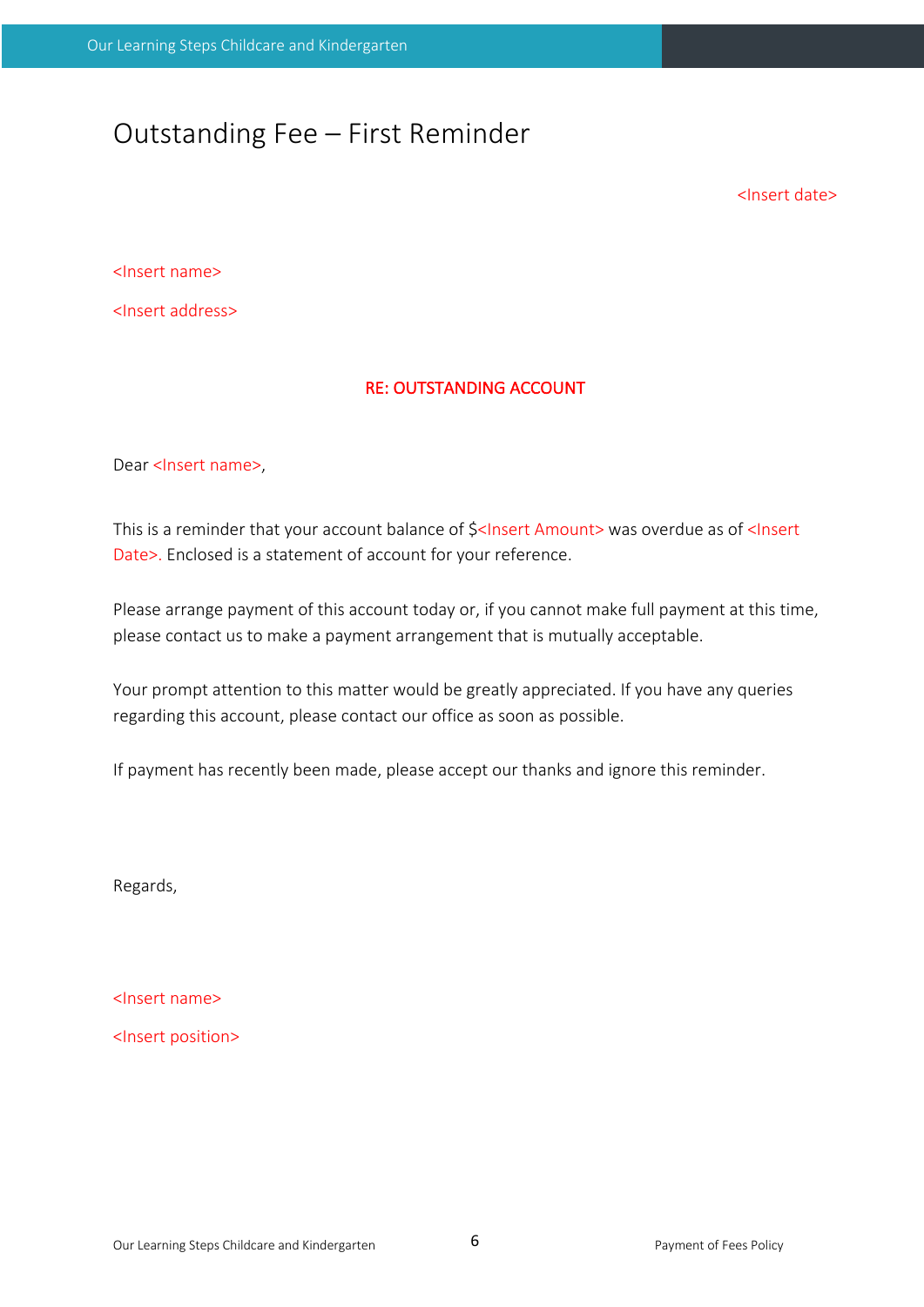# Outstanding Fee – Second Reminder

<Insert date>

<Insert name> <Insert address>

# RE: SECOND REMINDER - OUTSTANDING ACCOUNT

Dear <lnsert name>,

We wrote to you recently reminding you of the outstanding amount of \$<Insert amount> for Invoice number/s <Insert invoice number/s>, but it appears to remain unpaid.

If you have any queries regarding its payment or if we can help you in any way please call. If not, please organise for settlement of this account immediately.

If payment has recently been made, please accept our thanks and ignore this reminder.

Regards

<Insert name>

<Insert position>